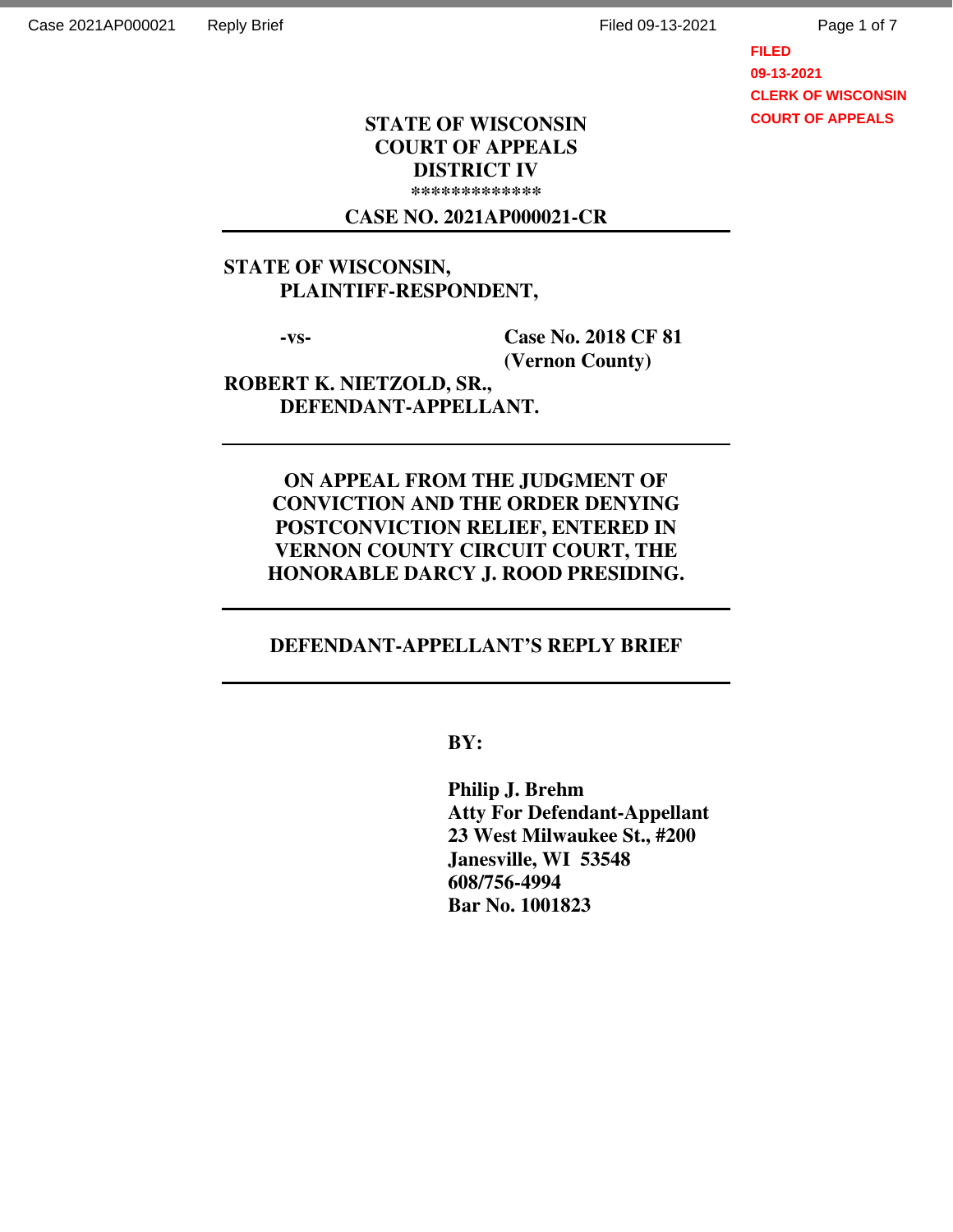# **TABLE OF CONTENTS**

# Pages

|  |  | I. DEFENDANT NIETZOLD MUST BE GRANTED A      |  |  |
|--|--|----------------------------------------------|--|--|
|  |  | <b>RESENTENCING BECAUSE THE STATE FAILED</b> |  |  |
|  |  | TO HONOR THE TERMS OF THE PLEA               |  |  |
|  |  |                                              |  |  |
|  |  |                                              |  |  |
|  |  |                                              |  |  |

# **CASES CITED**

| State v. Bangert, |  |
|-------------------|--|
| 131 Wis.2d 246,   |  |
|                   |  |

*State v. Smith,*  207 Wis.2d 258, 558 N.W.2d 379 (1997)……………………………..4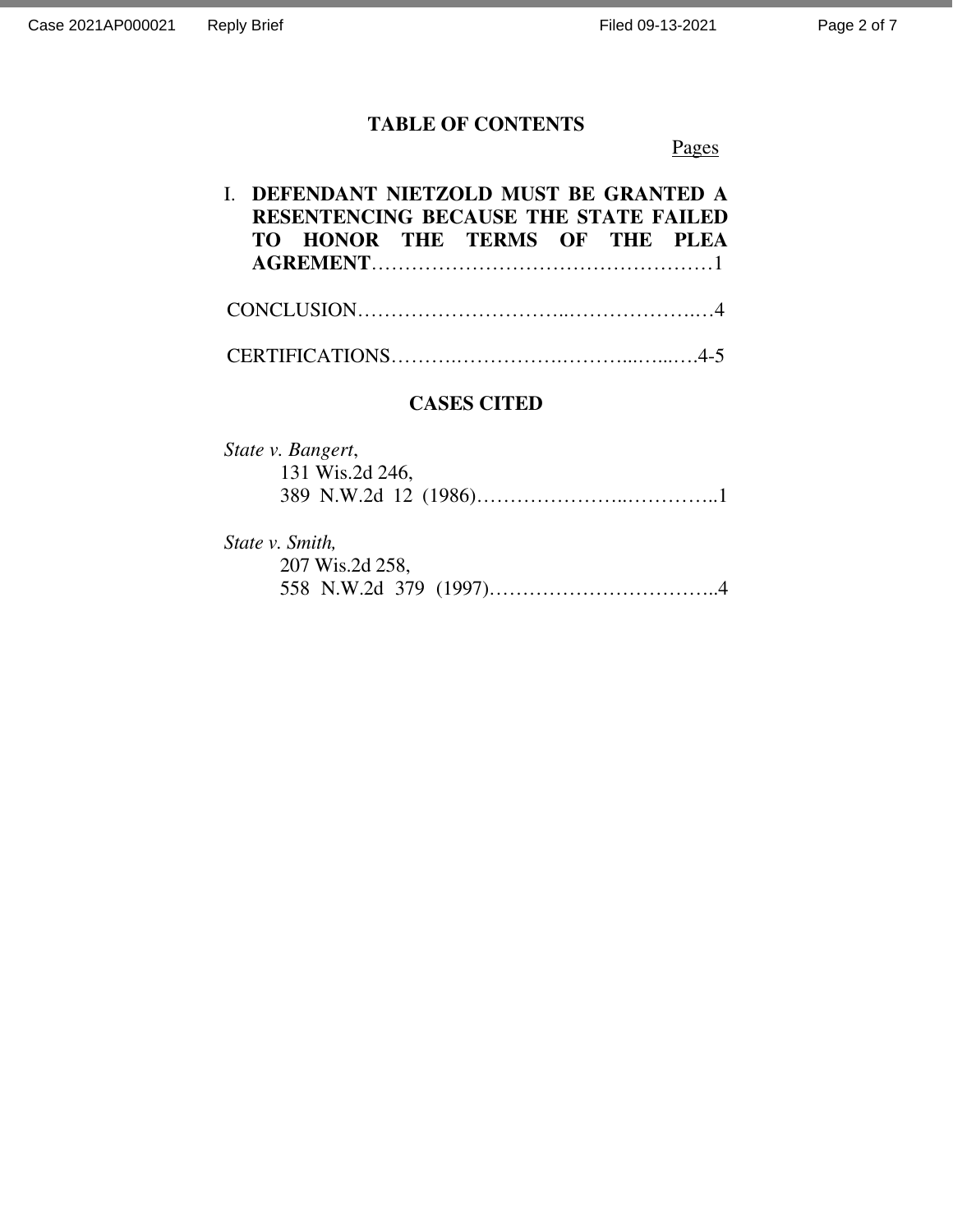-

#### **ARGUMENT**

## **I. DEFENDANT NIETZOLD MUST BE GRANTED A RESENTENCING BECAUSE THE STATE FAILED TO HONOR THE TERMS OF THE PLEA AGREMENT.**

 The State argues that while there was technical breach of the plea agreement, it did not deprive defendant Nietzold of the benefit of his bargain with the State. (State's brief at 9-10). It argues defendant is not entitled to relief. The State argument fails to recognize the significance of the State's breach of the plea agreement in this case.

 In support of its position that technical breaches of plea agreements are not actionable, it cites *State v. Bangert,* 131 Wis.2d 246, 290, 389 N.W.2d 12 (1986). In *Bangert,* defendant worked out a plea agreement with the State whereby the State would not use the word "maximum" directly or indirectly in its sentencing recommendation. *Id.* at 286. During sentencing, the State told the court it was not going to seek a maximum sentence. *Id.* at 287. In *Bangert,* the Wisconsin Supreme Court found that because this was a technical breach of the plea agreement, defendant was not entitled to relief. *Id.* at 289.

 That is not close to what happened in this case. The State promised not to make a specific sentencing recommendation in this case (17:2). There is no dispute this was the plea agreement (State's brief at 5). At sentencing, the prosecutor specifically referenced the recommendation of the presentence author for a 22-year sentence, 12 years of initial confinement and 10 years of extended supervision<sup>1</sup> (48:15). The State then analyzed this number and made his own recommendation for 15 years, as opposed to 10 years of extended supervision (54:16-17). During its significant presentation, the State referenced specific numbers related to sentencing three times (54:16-17). The State's entire presentation was done without an objection from defense counsel.

<sup>&</sup>lt;sup>1</sup> Arguably, any reference to the presentence report recommendation would have been a violation of the plea agreement. In this case, there is no doubt the reference to the PSI recommendation by the State was a violation of the plea agreement because it was incorporated into the State's presentation as reference point as to an appropriate term of initial confinement to be imposed.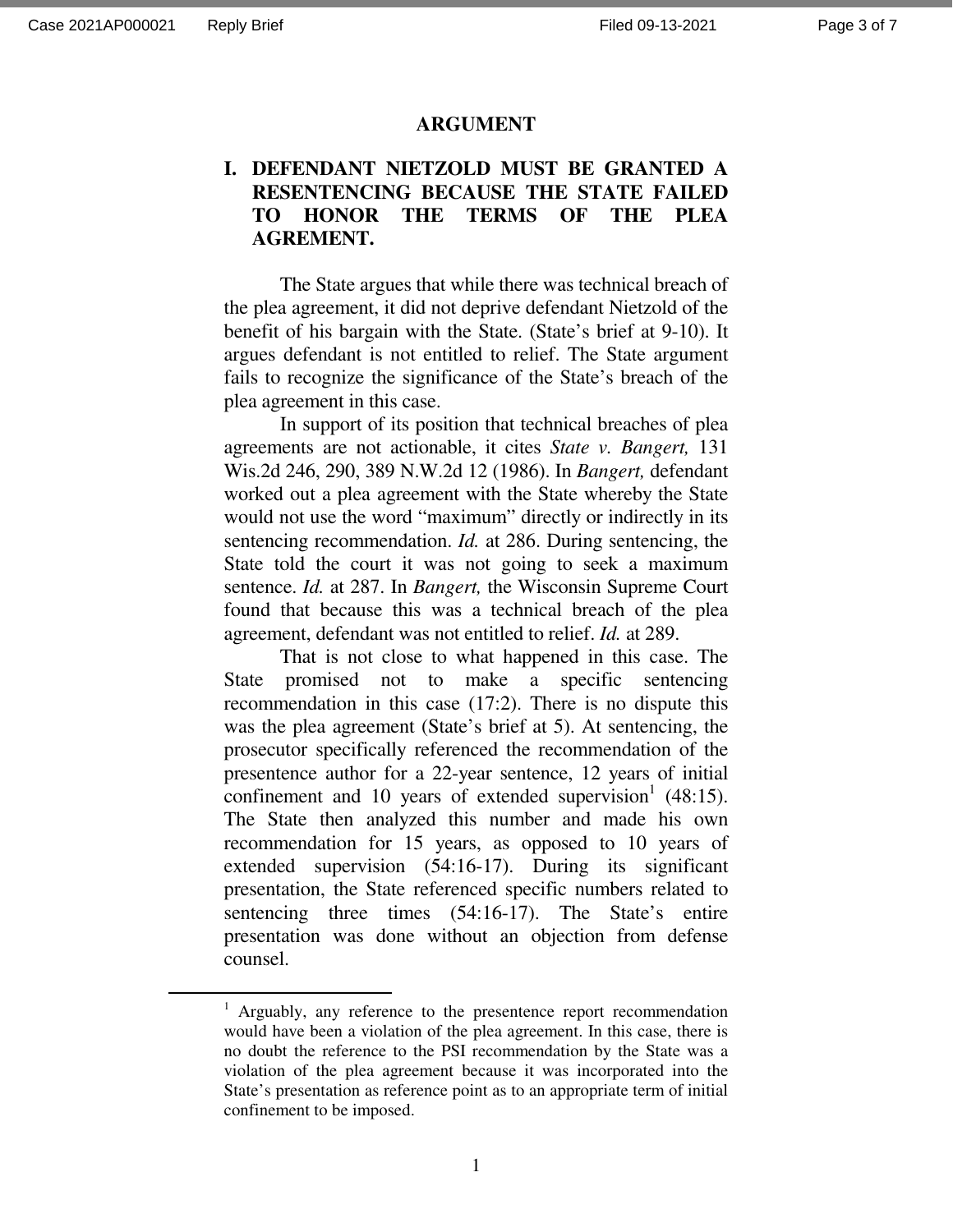-

 Defense counsel's delay in objecting to the specific sentencing argument by the State is puzzling. It is difficult to understand why there would not have been an immediate, on the record rebuke of the prosecutor when he made his specific sentencing recommendation. Had defense counsel had done so, arguably, this would have been a technical breach that would have been easily remedied.<sup>2</sup>

 Instead, defense counsel allowed the error to irreparably undermine the integrity of the proceedings. The prosecutor made a substantial, persuasive and uninterrupted argument why a lengthy term of initial confinement and an even longer term of extended supervision than recommended by the presentence author was appropriate before defense counsel said anything.

 The State makes the untenable argument that because the prosecutor corrected his mistake on the record, any issue was resolved (State's brief at 9). How does that work? How was the trial court supposed to disregard the State's substantial, persuasive and uninterrupted argument in sentencing defendant? The following took place during the trial court's sentencing remarks:

> Trial Court: It's always so hard to put a number on what the sentence should be. The State recommended 12 years. We say 12 years in –

> Prosecutor: Judge, recall, I didn't make a recommendation.

Trial Court: The state. I meant DOC by the state, not you.

Prosecutor: Oh, I'm sorry.

Trial Court: I'm sorry. I'm thinking of the DOC as the State not [the prosecutor].

Prosecutor: Department of Corrections.

Trial Court: Department of Corrections. Thank you for clarifying that. **I would not want the record to state that, because I did not listen to what you were saying, essentially were echoing what the PSI said.** (emphasis added).

Prosecutor: Well, the record does—

<sup>&</sup>lt;sup>2</sup> Defendant Nietzold continues to argue in the alternative that trial counsel's performance was deficient and prejudicial in failing to immediately object.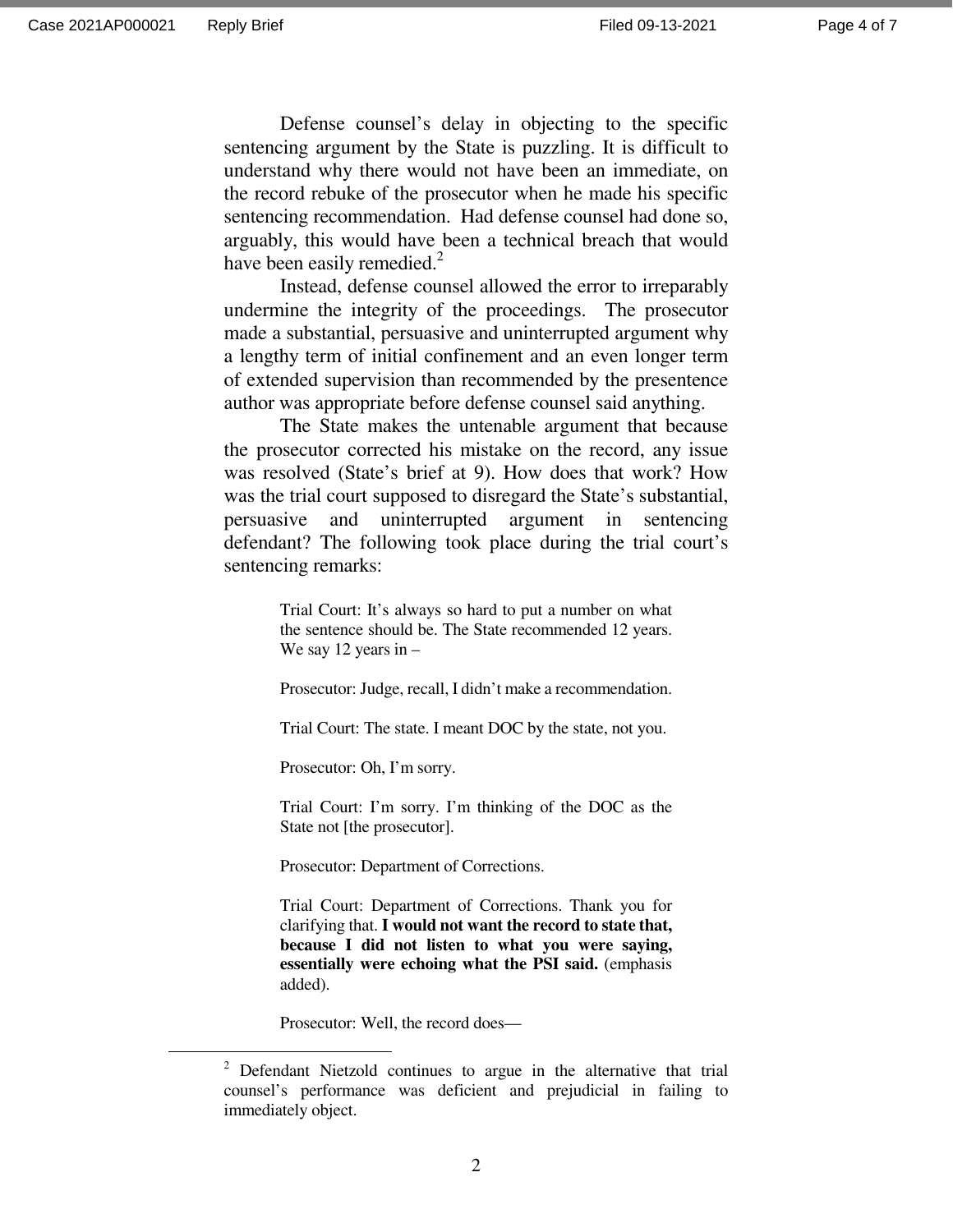Trial Court: Other than asking for a longer extended supervision, but you didn't ask for any more—

Prosecutor: Right, but Judge—

Trial Court: --confinement—

Prosecutor: The negotiation—

Trial Court: I understand.

Prosecutor: I was not to make any recommendation.

Trial Court: And you withdrew your recommendation.

Prosecutor: Yeah.

Trial Court: I get that. I'm just saying it was DOC. It was DOC that made this recommendation (54:37-38).

 The emphasized statement made by the trial court about not listening to the prosecutor would be comical if not uttered in such a serious proceeding. The trial court essentially told the prosecutor, "I hereby unhear you." This excerpt took place immediately prior to the trial court's pronouncement of sentence. Seconds before the actual sentence was pronounced, the trial court still was mindful of the State's recommendation for a term longer term of extended supervision that recommended in the PSI. The trial court had apparently listened to the State better than it initially thought.

 The State points out that the trial court sentenced defendant harsher than recommended by the State and implies there could not have been any reliance on the State's erroneous recommendation (State's brief at 10). To be charitable, that is not a very persuasive argument. The defense recommended two to three years initial confinement (54:24). The trial court's sentence was much closer to the State's recommendation.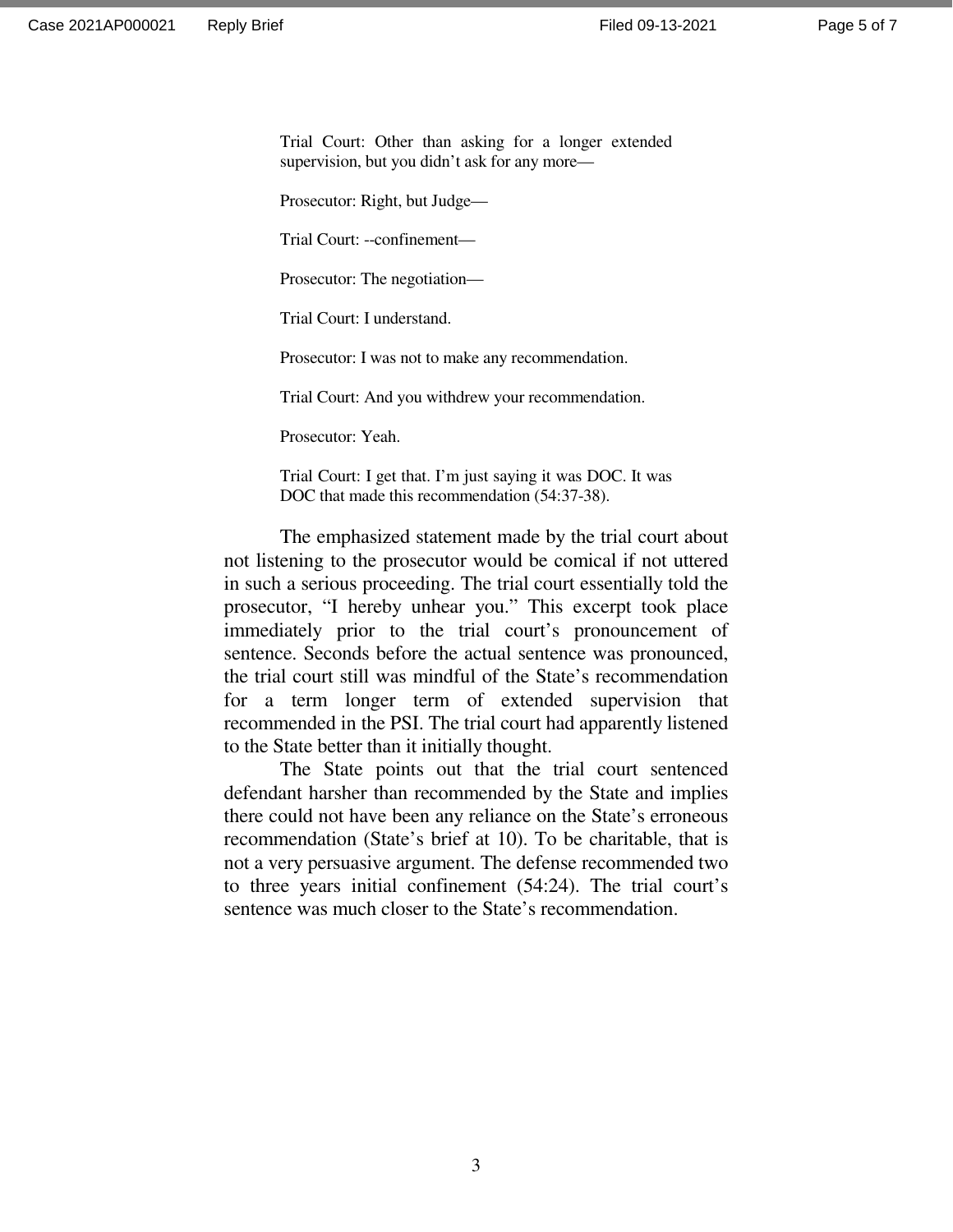Page 6 of 7

 Finally, the integrity of the sentencing proceeding was compromised in this case. There was a material breach of the plea agreement. Prejudice is presumed under *State v. Smith,*  207 Wis.2d 258, 278-82, 558 N.W.2d 379 (1997). No reasonable member of the public watching these proceeding would find the process was fair. Resentencing before another judge is the only way to correct the error. Resentencing will not take an undue amount of time. Defendant Nietzold did not contribute in any way to this error. Defendant Nietzold should not have to serve the entire 15-year sentence wondering whether the outcome would have been different had the State honored his plea agreement.

#### **CONCLUSION**

For the reasons set forth above, defendant should be granted a resentencing before another judge. In the alternative, this matter should be remanded to the trial court for a *Machner* hearing if waiver is an issue.

Dated: September 13, 2021

 Attorney for Defendant Electronically signed by Philip J. Brehm Bar No. 1001823 Email: philbreh@yahoo.com

## **CERTIFICATION AS TO FORM AND LENGTH/APPENDIX CERTIFICATION**

I certify that this brief meets the form and length requirements of Rule 809.19(8)(b) and (c) in that it is: proportional serif font, minimum printing resolution of 200 dots per inch, 13 point body text, 11 point for quotes and footnotes, leading of minimum 2 points and maximum of 60 characters per line of body text. The length of this brief is 971 words.

Dated: September 13, 2021

 Attorney for Defendant Electronically signed by Philip J. Brehm